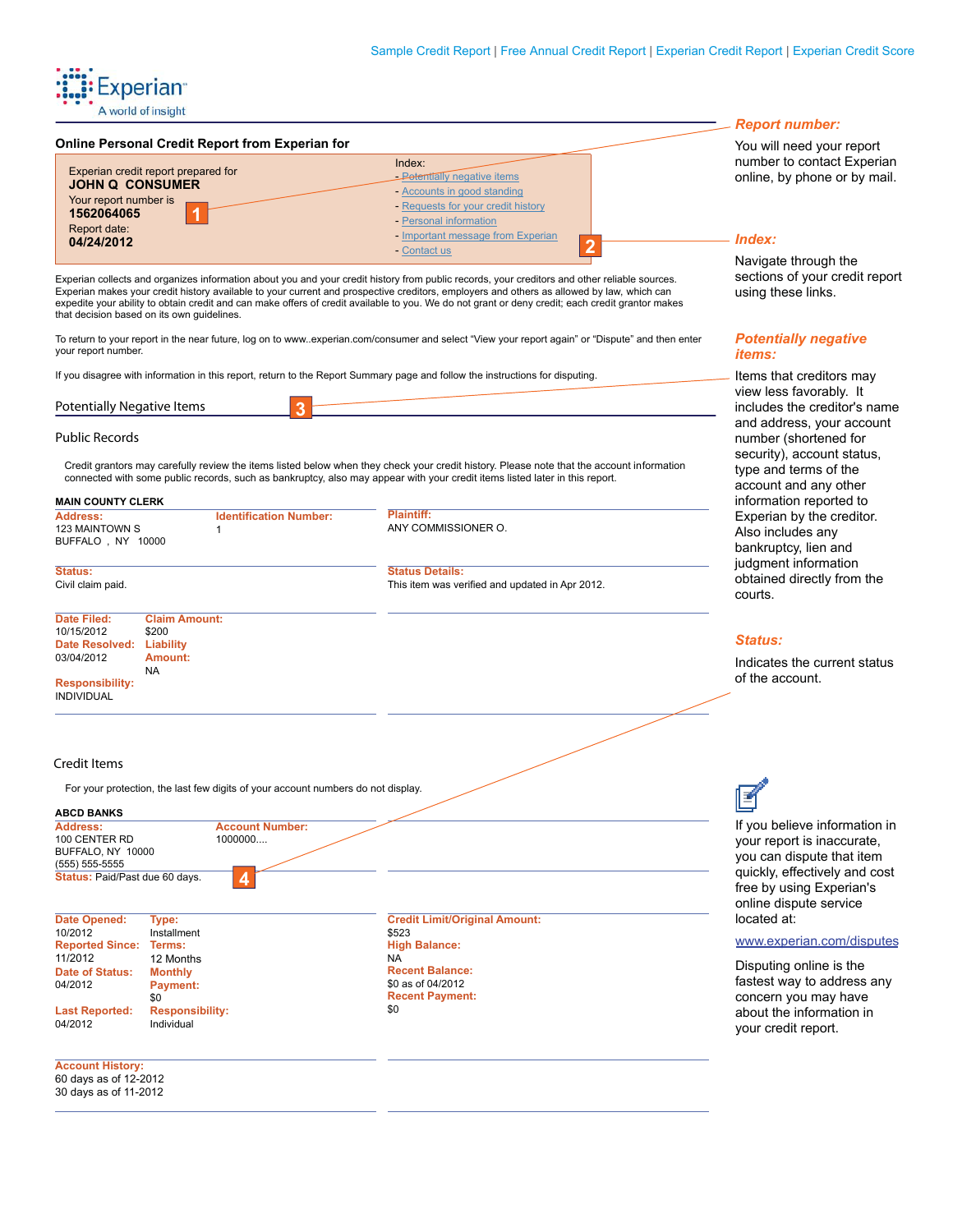| <b>MAIN COLL AGENCIES</b>                                            |                                                         |                                                   |                                                                                    |
|----------------------------------------------------------------------|---------------------------------------------------------|---------------------------------------------------|------------------------------------------------------------------------------------|
| <b>Address:</b><br>PO BOX 123<br>ANYTOWN, PA 10000<br>(555) 555-5555 | <b>Account Number:</b><br>0123456789                    | <b>Original Creditor:</b><br>TELEVISE CABLE COMM. |                                                                                    |
|                                                                      | Status: Collection account. \$95 past due as of 4-2012. |                                                   |                                                                                    |
| Date Opened:<br>01/2005                                              | Type:<br>Installment                                    | <b>Credit Limit/Original Amount:</b><br>\$95      |                                                                                    |
| <b>Reported Since:</b>                                               | Terms:                                                  | <b>High Balance:</b>                              |                                                                                    |
| 04/2012<br>Date of Status:                                           | NA.<br><b>Monthly</b>                                   | <b>NA</b><br><b>Recent Balance:</b>               |                                                                                    |
| 04/2012                                                              | <b>Payment:</b>                                         | \$95 as of 04/2012                                |                                                                                    |
|                                                                      | \$0                                                     | <b>Recent Payment:</b>                            |                                                                                    |
| <b>Last Reported:</b><br>04/2012                                     | <b>Responsibility:</b><br>Individual                    | \$0                                               |                                                                                    |
|                                                                      |                                                         |                                                   |                                                                                    |
|                                                                      | Your statement: ITEM DISPUTED BY CONSUMER               |                                                   | <b>Accounts in good</b><br>standing:                                               |
| <b>Account History:</b><br>Collection as of 4-2012                   |                                                         |                                                   | Lists accounts that have a<br>positive status and may be<br>viewed favorably by    |
|                                                                      |                                                         |                                                   | creditors. Some creditors<br>do not report to us, so some                          |
| <b>Accounts in Good Standing</b>                                     | 5                                                       |                                                   | of your accounts may not be<br>listed.                                             |
| <b>AUTOMOBILE AUTO FINANCE</b>                                       |                                                         |                                                   |                                                                                    |
| <b>Address:</b><br>100 MAIN ST E<br>SMALLTOWN, MD 90001              | <b>Account Number:</b><br>12345678998                   |                                                   | Type:                                                                              |
| (555) 555-5555                                                       |                                                         |                                                   |                                                                                    |
| Status: Open/Never late.                                             |                                                         |                                                   | Account type indicates<br>whether your account is a<br>revolving or an installment |
| Date Opened:                                                         | Type:<br>$6\phantom{1}6$                                | <b>Credit Limit/Original Amount:</b>              | account.                                                                           |
| 01/2006                                                              | Installment                                             | \$10,355                                          |                                                                                    |
| <b>Reported Since: Terms:</b>                                        |                                                         | <b>High Balance:</b>                              |                                                                                    |
| 01/2012                                                              | 65 Months                                               | NA                                                |                                                                                    |
| Date of Status:                                                      | <b>Monthly</b>                                          | <b>Recent Balance:</b>                            |                                                                                    |
| 04/2012                                                              | Payment:                                                | \$7,984 as of 04/2012                             |                                                                                    |
|                                                                      | \$210                                                   | <b>Recent Payment:</b>                            |                                                                                    |
| <b>Last Reported:</b><br>04/2012                                     | <b>Responsibility:</b><br>Individual                    | \$0                                               |                                                                                    |
| <b>MAIN</b>                                                          |                                                         |                                                   |                                                                                    |
| <b>Address:</b><br>PO BOX 1234<br>FORT LAUDERDALE, FL 10009          | <b>Account Number:</b><br>1234567899876                 |                                                   |                                                                                    |
| Status: Closed/Never late.                                           |                                                         |                                                   |                                                                                    |
| Date Opened:                                                         | Type:                                                   | <b>Credit Limit/Original Amount:</b>              |                                                                                    |
| 03/1997                                                              | Revolving                                               | NA                                                |                                                                                    |
| <b>Reported Since: Terms:</b>                                        |                                                         | <b>High Balance:</b>                              |                                                                                    |
| 03/2012                                                              | 1 Months                                                | \$3,228                                           |                                                                                    |
| Date of Status:                                                      | <b>Monthly</b>                                          | <b>Recent Balance:</b>                            |                                                                                    |
| 08/2012                                                              | <b>Payment:</b>                                         | \$0 /paid as of 08/2012                           |                                                                                    |
|                                                                      | \$0                                                     | <b>Recent Payment:</b><br>\$0                     |                                                                                    |
| <b>Last Reported:</b><br>08/2012                                     | <b>Responsibility:</b><br>Individual                    |                                                   |                                                                                    |
| Your statement:                                                      | Account closed at consumer's request                    |                                                   |                                                                                    |
|                                                                      |                                                         |                                                   |                                                                                    |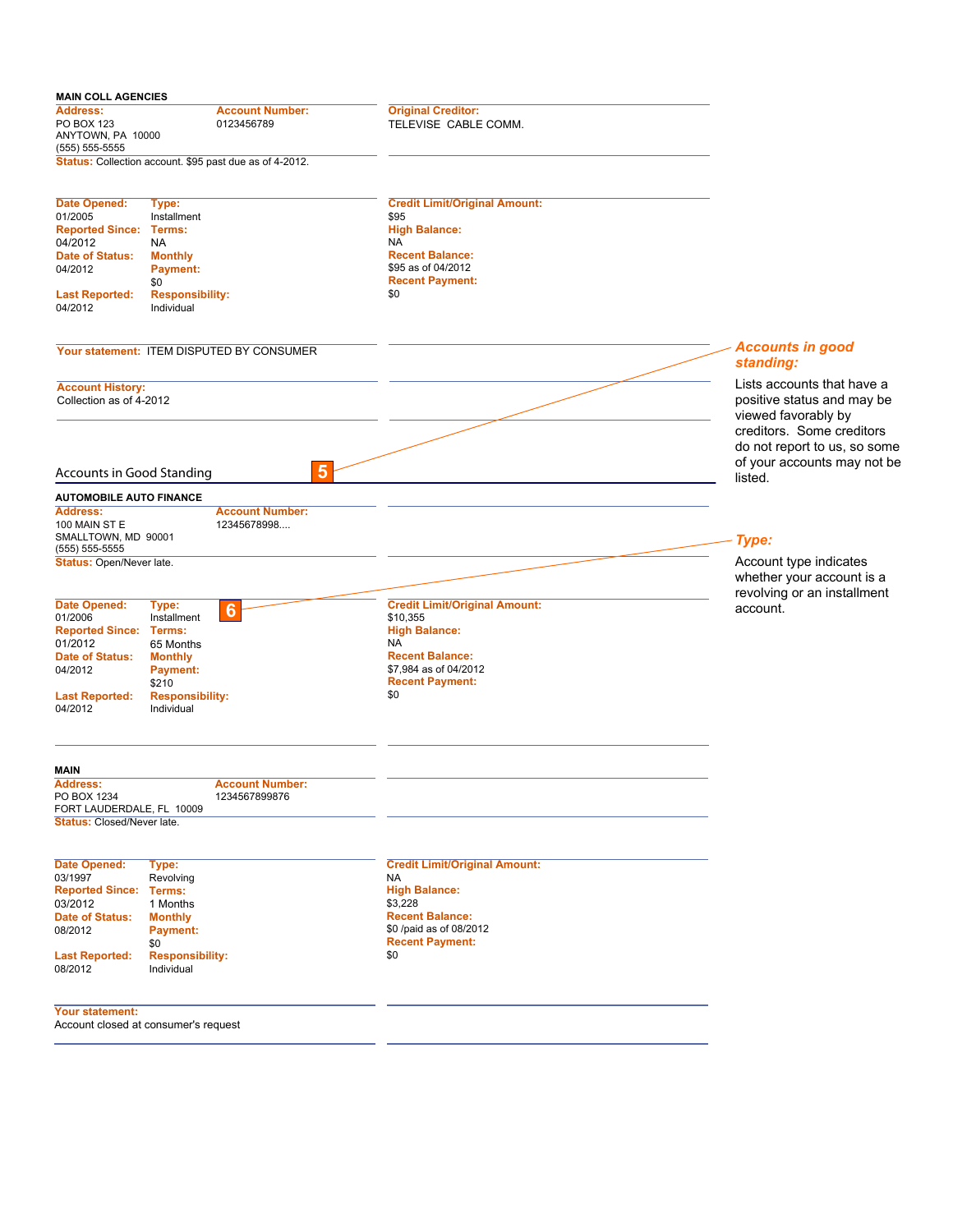### **Requests for Your Credit History**

### **Requests Viewed By Others**

We make your credit history available to your current and prospective creditors and employers as allowed by law. Personal data about you may be made available to companies whose products and services may interest you.

**7**

The section below lists all who have requested in the recent past to review your credit history as a result of actions involving you, such as the completion of a credit application or the transfer of an account to a collection agency, application for insurance, mortgage or loan application, etc. Creditors may view these requests when evaluating your creditworthiness.

#### **HOMESALE REALTY CO Address:** 2000 S MAINROAD BLVD STE ANYTOWN CA 11111 (555) 555-5555 **Date of Request:**  07/16/2012

**Comments:** Real estate loan on behalf of 3903 MERCHANTS EXPRESS M. This inquiry is scheduled to continue on record until 8-2014.

#### **M & T BANK**

**Address:** PO BOX 100 BUFFALO NY 10000 (555) 555-5555 **Comments:**

Permissible purpose. This inquiry is scheduled to continue on record until 3-2008.

# **WESTERN FUNDING INC**

**Address:** 191 W MAIN AVE STE 100 INTOWN CA 10000 (559) 555-5555 **Comments:** Permissible purpose. This inquiry is scheduled to continue on record until 2-2008.

**Date of Request:**  01/25/2006

**Date of Request:**  02/23/2006

## **Requests Viewed Only By You**

The section below lists all who have a permissible purpose by law and have requested in the recent past to review your information. You may not have initiated these requests, so you may not recognize each source. We offer information about you to those with a permissible purpose, for example, to:

- <sup>l</sup> other creditors who want to offer you preapproved credit;
- an employer who wishes to extend an offer of employment;
- a potential investor in assessing the risk of a current obligation;
- Experian or other credit reporting agencies to process a report for you;
- l your existing creditors to monitor your credit activity (date listed may reflect only the most recent request).

We report these requests **only to you** as a record of activities. We **do not** provide this information to other creditors who evaluate your creditworthiness.

#### **MAIN BANK USA**

| <b>Address:</b>  | Date of Request: |
|------------------|------------------|
| 1 MAIN CTR AA 11 | 08/10/2012       |
| BUFFALO NY 14203 |                  |

# **MYTOWN BANK**

**Address:** PO BOX 825 MYTOWN DE 10000 (555) 555-5555

**Date of Request:**  08/05/2006

### **INTOWN DATA CORPS**

**Address:** 2000 S MAINTOWN BLVD STE INTOWN CO 11111 (555) 555-5555

**Date of Request:**  07/16/2006

# *Requests for your credit history:*

Also called "inquiries," requests for your credit history are logged on your report whenever anyone reviews your credit information. There are two types of inquiries.

### i.

Inquiries resulting from a transaction initiated by you. These include inquiries from your applications for credit, insurance, housing or other loans. They also include transfer of an account to a collection agency. Creditors may view these items when evaluating your creditworthiness.

#### ii.

Inquiries resulting from transactions you may not have initiated but that are allowed under the FCRA. These include preapproved offers, as well as for employment, investment review, account monitoring by existing creditors, and requests by you for your own report. These items are shown only to you and have no impact on your creditworthiness or risk scores.